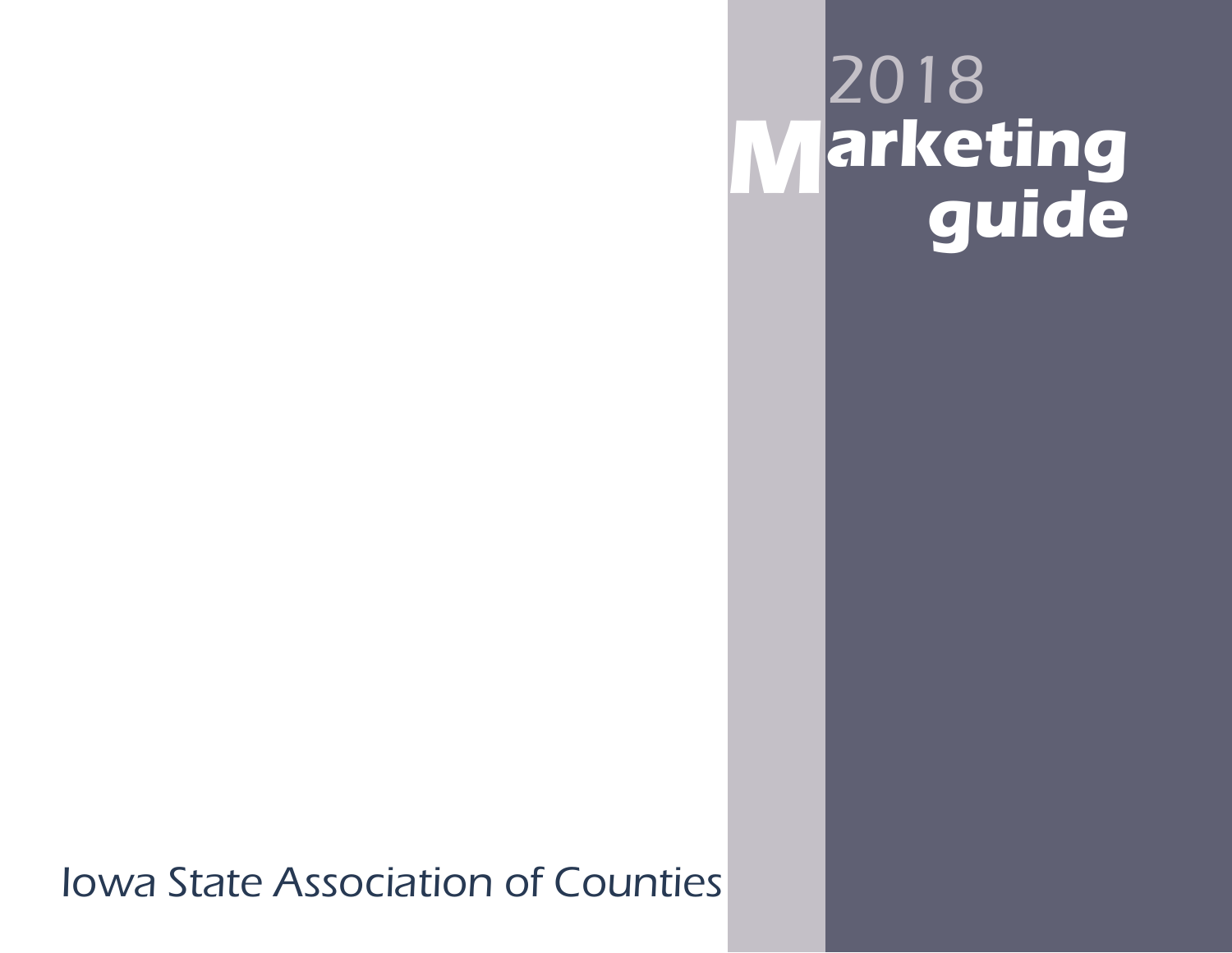## **P**referred vendor program

The Iowa State Association of Counties (ISAC) is the principal, authoritative source of representation, information and services for and about county government in Iowa. Our members are county officials and employees from all 99 counties.

ISAC knows that companies are looking for ways to build and to strengthen their relationships with county governments. With that in mind, we offer the ISAC Preferred Vendor Program to give companies the greatest exposure to county officials and employees.

The Preferred Vendor Program can help you accomplish your goals of creating and strengthening awareness and visibility. Our preferred vendors are uniquely positioned to build and deepen relationships with county officials in all 99 Iowa counties.

### **Why did we create this program?**

This program offers companies the ability to have year-round exposure to county officials while helping to support ISAC events throughout the year.

## **What is the benefit to your company?**

As a preferred vendor you will be able to keep in touch with ISAC members throughout the year. The program will minimize your costs by offering a large package rather than charging on a per-item basis. Budgeting for your company will also be made easier with this one-stop-shop approach. We will do all of the work for you so that you don't miss any opportunities to communicate with county officials.

## **Which level is right for your company?**

The wide range of preferred vendor packages will fit every budget. Four levels of preferred vendors range from \$10,000 with the maximum exposure to \$1,000 annually. ISAC also offers a la carte opportunities.

### **Preferred vendor vs. a la carte?**

The preferred vendor packages will give you a presence with the county officials of Iowa. A la carte opportunities are offered for the company interested in seeing if a market exists in county government. A la carte items can be added to preferred vendor packages.

Please contact Rachel Bennett, 515.244.7181 or rbennett@iowacounties.org, to discuss the program and your best opportunity for 2018. Payment plans are available for Elite Preferred Vendors.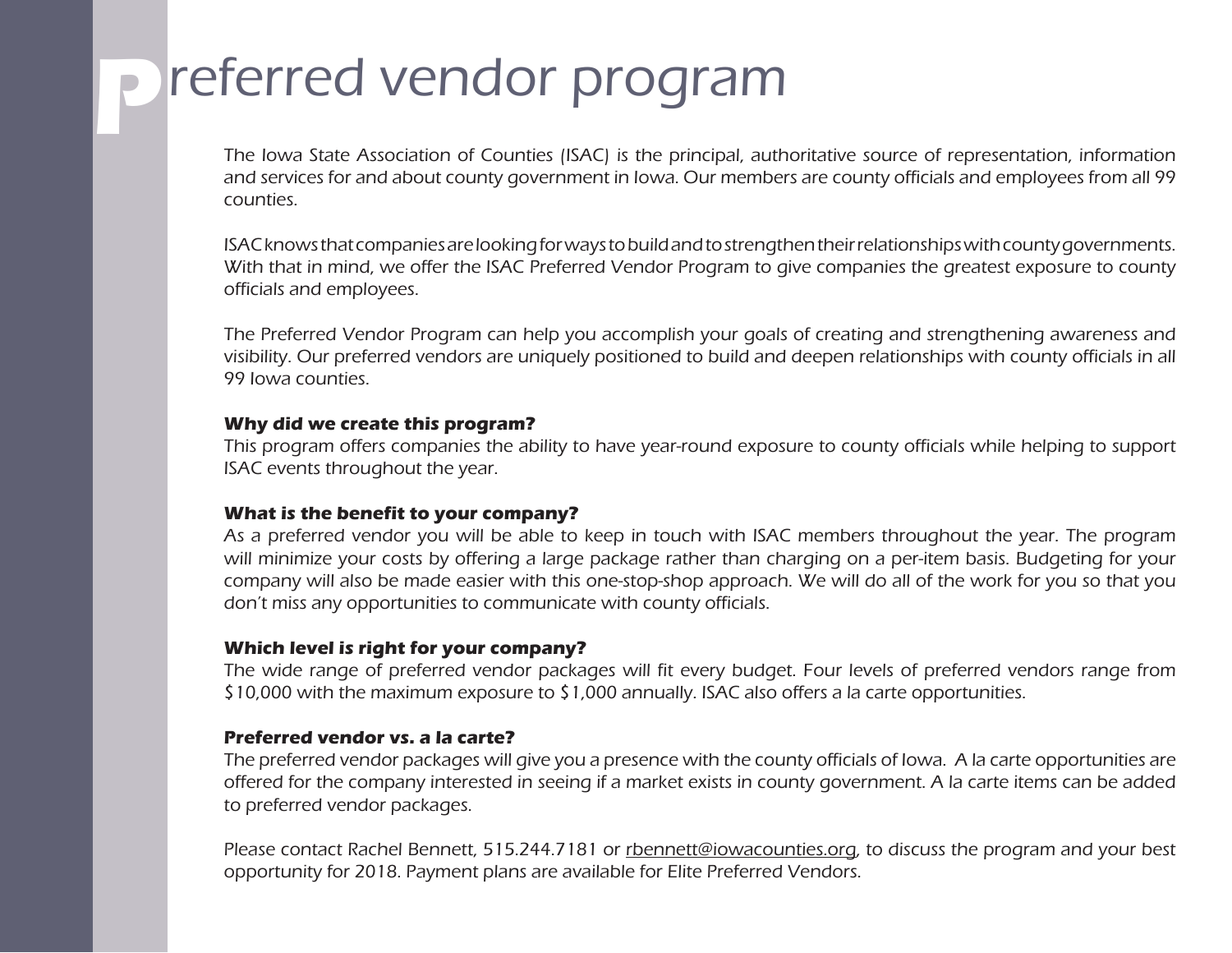## **Benefits at a glance**

Four preferred vendor packages offer a variety of year-round benefits to companies looking to increase exposure among Iowa county officials and employees.

|                                                         | Elite<br><b>Preferred Vendor</b><br>\$10,000 | Platinum<br><b>Preferred Vendor</b><br>\$5,000 | Gold<br><b>Preferred Vendor</b><br>\$2,500 | <b>Silver</b><br><b>Preferred Vendor</b><br>\$1,000 |
|---------------------------------------------------------|----------------------------------------------|------------------------------------------------|--------------------------------------------|-----------------------------------------------------|
|                                                         |                                              |                                                |                                            |                                                     |
| Invitiation to a board social event                     | $\bullet$                                    |                                                |                                            |                                                     |
| Pick of exclusive conference sponsorship                | $\bullet$                                    |                                                |                                            |                                                     |
| Featured as Company of the Month - website and magazine | $\bullet$                                    |                                                |                                            |                                                     |
| Electronic database of county officials                 | $\bullet$                                    | $\bullet$                                      |                                            |                                                     |
| Monthly magazine ads                                    | <b>Full Page</b>                             | Half Page                                      | <b>Business Card</b>                       | Listing                                             |
| <b>ISAC</b> website                                     | Linked Logo                                  | Linked Logo                                    | <b>Linked Logo</b>                         | <b>Linked Listing</b>                               |
| Magazine subscription                                   | $\bullet$                                    |                                                |                                            |                                                     |
| Listing in ISAC Annual Report                           | $\bullet$                                    | $\bullet$                                      | $\bullet$                                  | $\bullet$                                           |
| <b>Annual Conference</b>                                |                                              |                                                |                                            |                                                     |
| Hospitality suite                                       | $\bullet$                                    |                                                |                                            |                                                     |
| Exhibit booth                                           | $\bullet$                                    | $\bullet$                                      | $\bullet$                                  |                                                     |
| Electronic listing of conference attendees              | $\bullet$                                    |                                                | $\bullet$                                  |                                                     |
| Exhibit booth signage                                   | $\bullet$                                    |                                                | $\bullet$                                  |                                                     |
| Mobile app logo and special listing                     | $\bullet$                                    |                                                | $\bullet$                                  |                                                     |
| Conference registrations                                | 6                                            | $\overline{4}$                                 | $\overline{2}$                             |                                                     |
| General Session presentation                            | Logo                                         | Logo                                           | Logo                                       | Listing                                             |
|                                                         |                                              |                                                |                                            |                                                     |
| <b>Spring Conference</b>                                |                                              |                                                |                                            |                                                     |
| Hospitality suite                                       | $\bullet$                                    |                                                |                                            |                                                     |
| Exhibit booth                                           | $\bullet$                                    | $\bullet$                                      |                                            |                                                     |
| Electronic listing of conference attendees              | $\bullet$                                    |                                                |                                            |                                                     |
| Exhibit booth signage                                   | $\bullet$                                    | $\bullet$                                      | $\bullet$                                  | $\bullet$                                           |
| Mobile app logo and special listing                     | $\bullet$                                    | $\bullet$                                      | $\bullet$                                  |                                                     |
| Conference registrations                                | $\overline{6}$                               | $\overline{4}$                                 | $\overline{2}$                             |                                                     |
| General Session presentation                            | Logo                                         | Logo                                           | Logo                                       | Listing                                             |
|                                                         |                                              |                                                |                                            |                                                     |
| <b>Total Value</b>                                      | \$20,000                                     | \$10,000                                       | \$5,000                                    | \$2,000                                             |
| <b>Total Savings</b>                                    | \$10,000                                     | \$5,000                                        | \$2,500                                    | \$1,000                                             |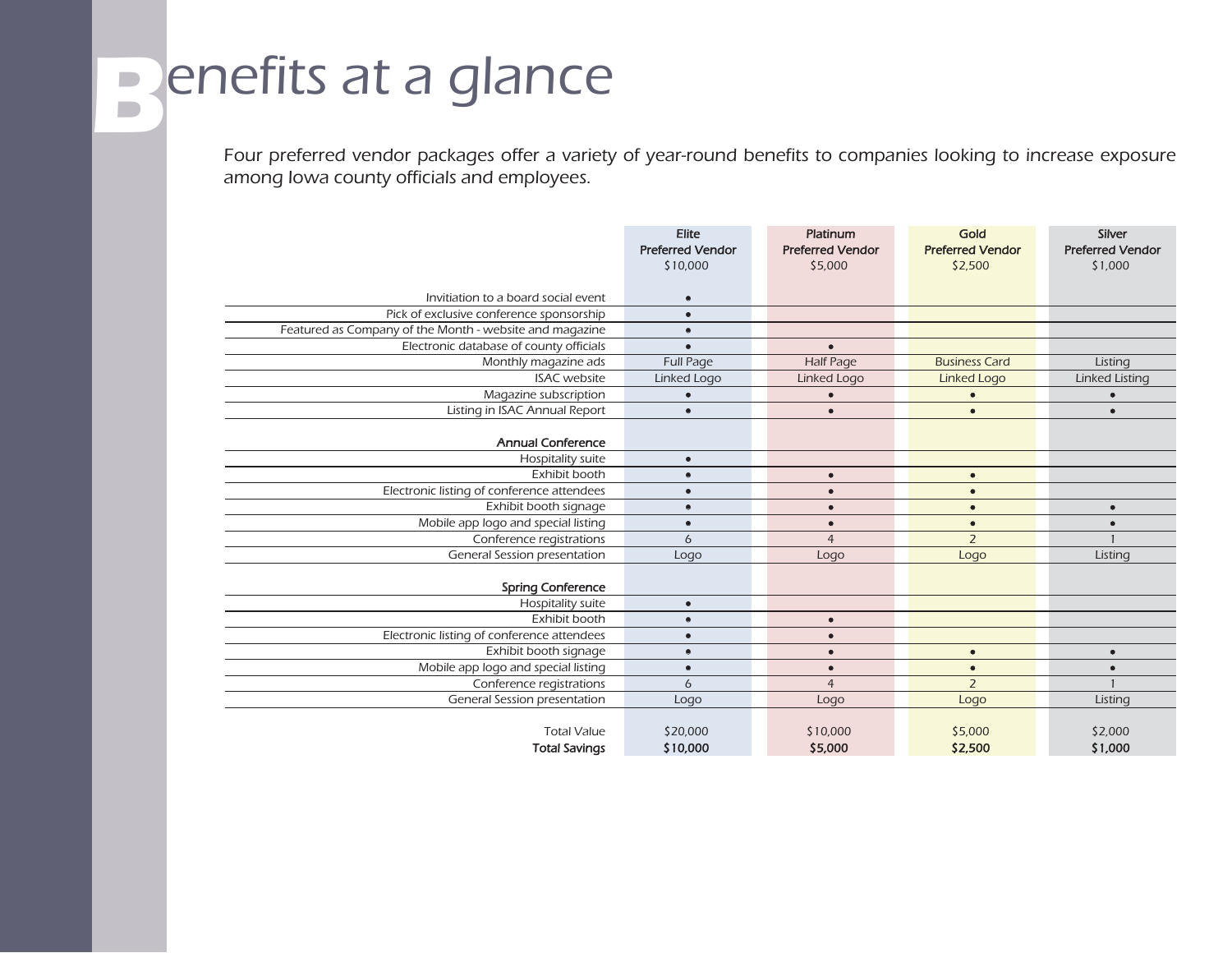The Elite Preferred Vendor Package will offer your company the greatest visibility and will maximize your dollar. For<br>
\$10,000 annually we will offer you double your money's worth of benefits and place you in the direct sp

- 
- 
- 
- 
- 
- Linked logo on the ISAC website
- Listing in the ISAC Annual Report
- Magazine subscription

## **ISAC Annual Conference**

- Hospitality suite
- Exhibit booth
- Exhibit booth signage
- Electronic listing of conference attendees
- Logo and special listing on conference app
- Six conference registrations
- Logo on the General Session presentation

## **ISAC Spring Conference**

- Hospitality suite
- Exhibit booth
- Exhibit booth signage
- Electronic listing of conference attendees
- Logo and special listing on conference app
- Six conference registrations
- Logo on the General Session presentation



## **Exclusive Conference Sponsorship Options**

\*\*Awarded on a first come, first served basis

- ISAC University/NCO School Sponsor
- ISAC Annual Conference Keynote Speaker Sponsor
- ISAC Annual Conference Morning Refreshment Sponsor Friday
- ISAC Spring Conference Lunch Sponsor
- ISAC Spring Conference Morning Refreshment Sponsor - Friday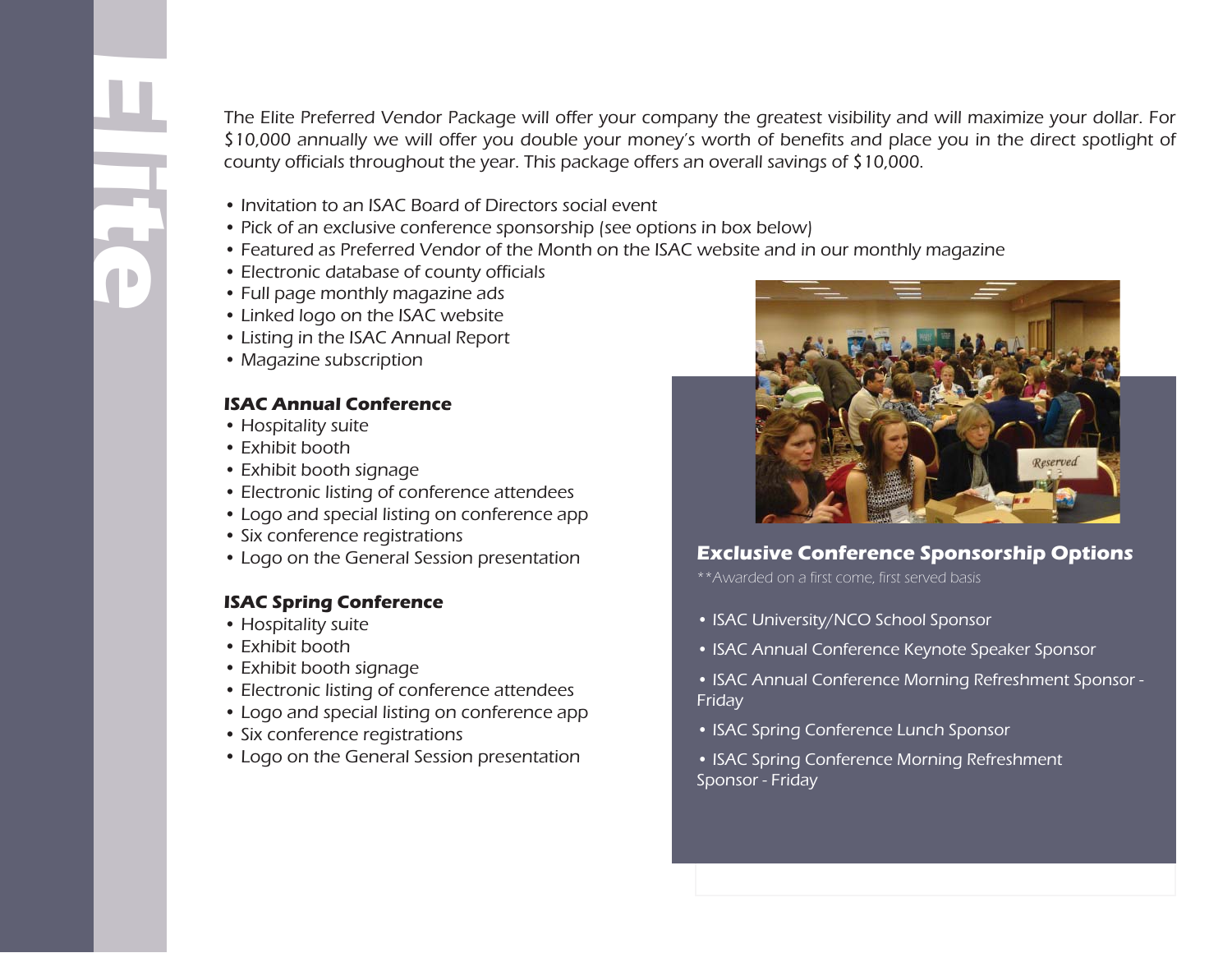- 
- 
- 
- 
- 

- 
- 
- 
- 
- 
- 

- 
- 
- 
- Logo and special listing on conference app
- Four conference registrations
- Logo on the General Session presentation



## **ISAC Conferences**

2018 Spring Conference March 15-16Veterans Memorial Community Choice Credit Union Convention Center, Des Moines

2018 Annual ConferenceAugust 22-24 Veterans Memorial Community Choice Credit Union Convention Center, Des Moines

- Over 1,500 county official/employees in attendance
- Audience of key decision makers and purchasers
- Exhibit your products and services
- Educate county officials about your company
- Network with county officials during conference activites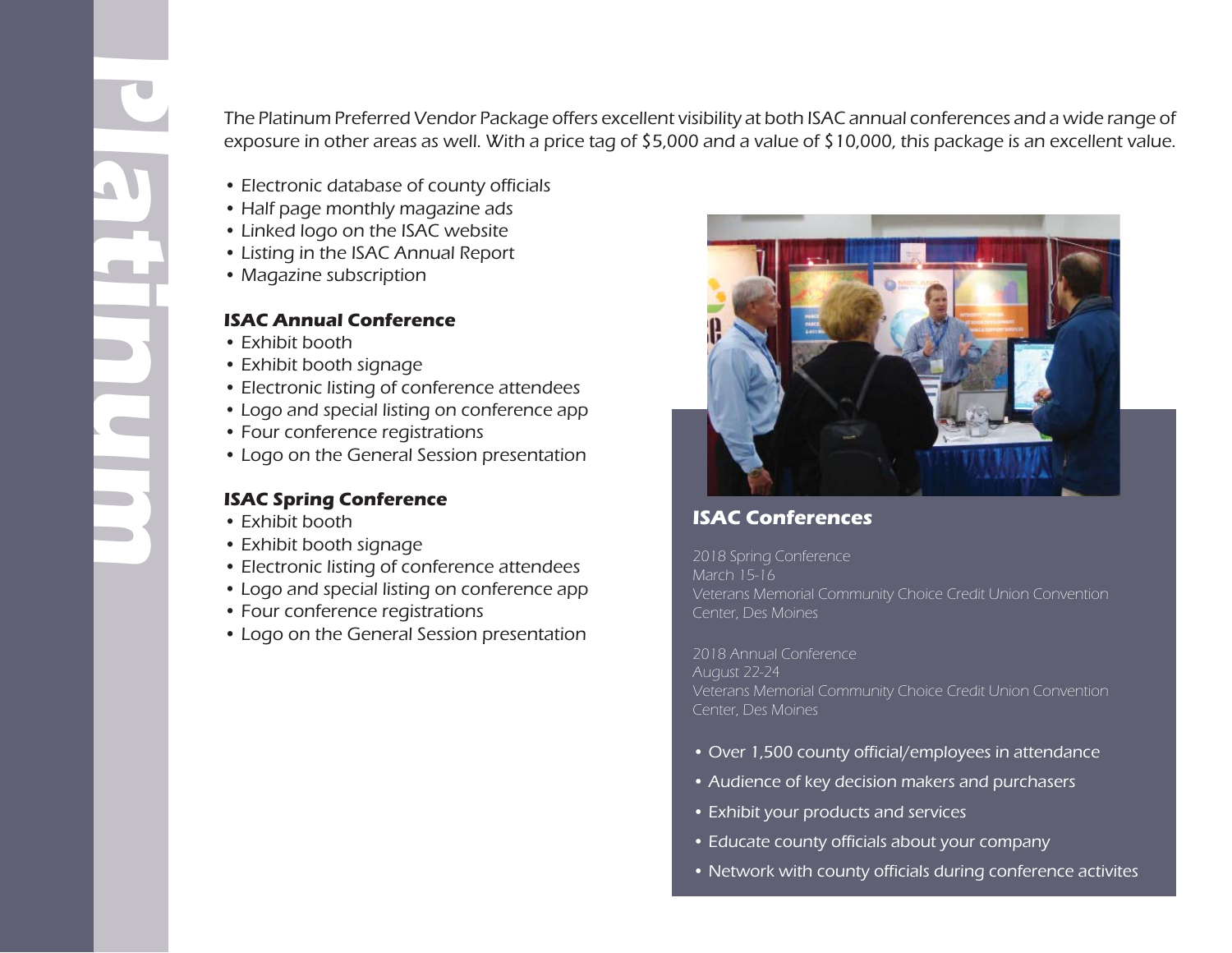The Gold Preferred Vendor Package will continue to offer you optimum exposure at ISAC's largest event of the year,<br>the fall school of instruction, while allowing you to attend the spring school of instruction. Year-round p

- 
- 
- 
- 

## **ISAC Annual Conference**

- Exhibit booth
- Exhibit booth signage
- Electronic listing of conference attendees
- Logo and special listing on conference app
- Two conference registrations
- Logo on the General Session presentation

## **ISAC Spring Conference**

- Logo and special listing on conference app
- Two conference registrations
- Logo on the General Session presentation



## **The Iowa County magazine**

The magazine is a major source of information for county officials. It provides details on the latest topical information and upcoming meetings and events. We also offer an online copy of the magazine on our website each month.

- Circulation of around 2,200 mailed and 2,500 email
- 24 pages
- Monthly publication
- Running for over 40 years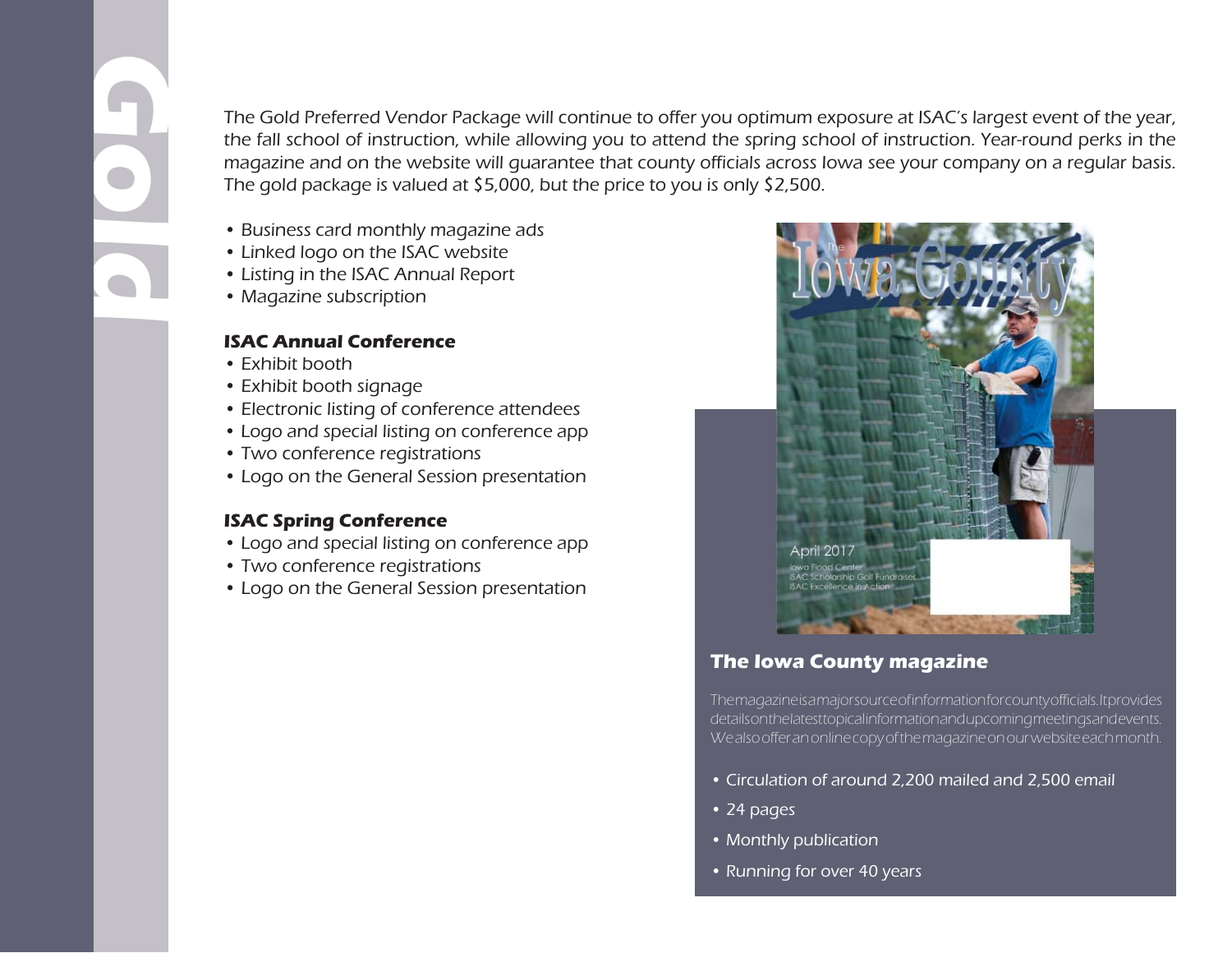The Silver Preferred Vendor Package is a must for the company who is looking to have contact with county officials<br>
on a year-round basis. A representative from your company will be invited to attend both annual conference

- 
- 
- 
- 

- Logo and special listing on conference app
- One conference registration
- Listing on the General Session presentation

## **ISAC Legislative Conference**

- Logo and special listing on conference app
- One conference registration
- Listing on the General Session presentation



## **www.iowacounties.org**

ISAC's website has become one of the most visited sites among county officials in Iowa. Over the past year iowacounties.org has recieved over 42 million hits and averages around 3.5 million hits per month. A linked logo or company listing will be included on the website.